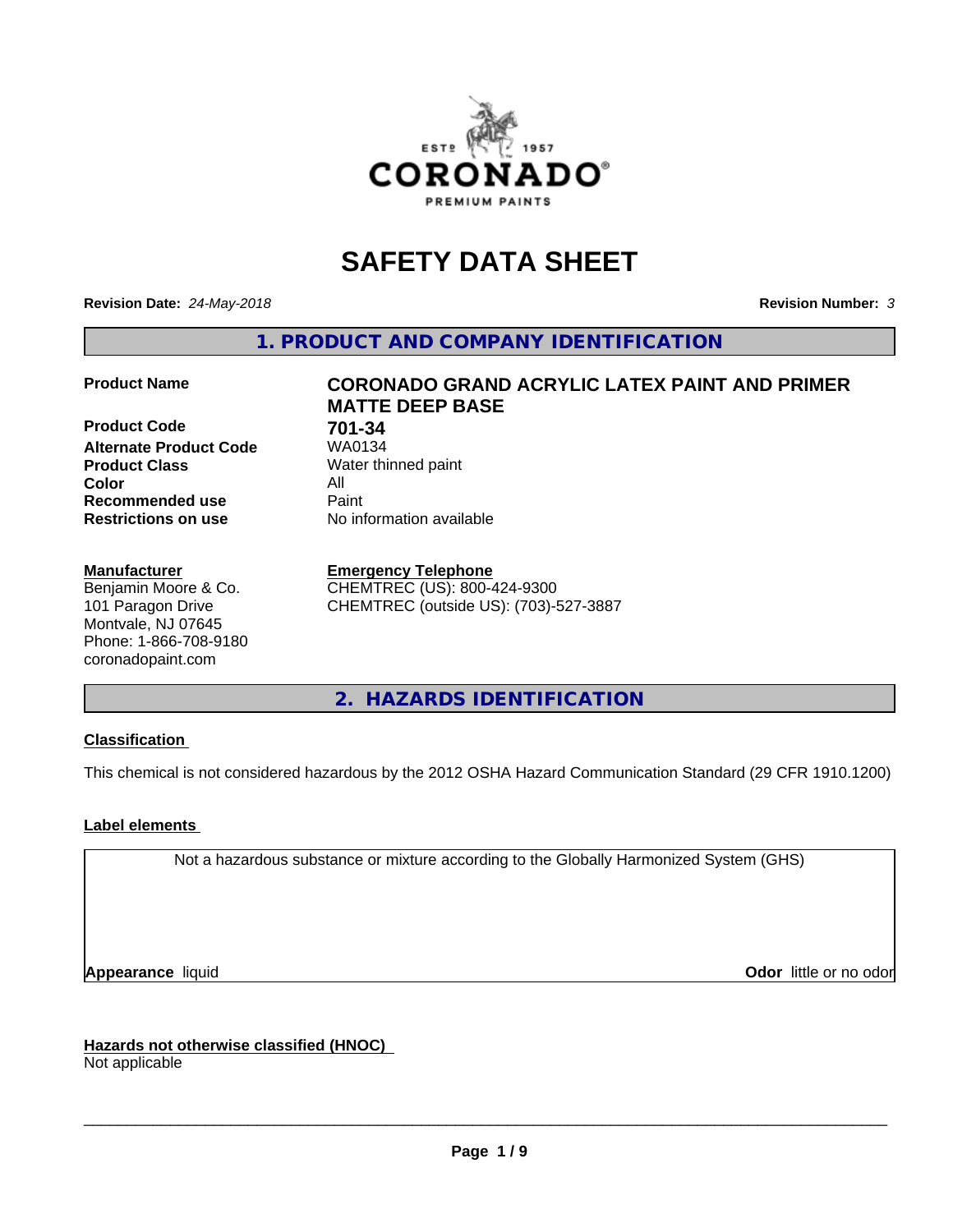#### **Other information**

No information available

## **3. COMPOSITION INFORMATION ON COMPONENTS**

\_\_\_\_\_\_\_\_\_\_\_\_\_\_\_\_\_\_\_\_\_\_\_\_\_\_\_\_\_\_\_\_\_\_\_\_\_\_\_\_\_\_\_\_\_\_\_\_\_\_\_\_\_\_\_\_\_\_\_\_\_\_\_\_\_\_\_\_\_\_\_\_\_\_\_\_\_\_\_\_\_\_\_\_\_\_\_\_\_\_\_\_\_

| <b>Chemical name</b> | <b>CAS No.</b> | Weight-% |
|----------------------|----------------|----------|
| Limestone            | 1317-65-3      | ັ        |
| Titanium dioxide     | 13463-67-7     | ັ        |
| Kaolin               | 1332-58-7      |          |

|                                                  | 4. FIRST AID MEASURES                                                                                    |
|--------------------------------------------------|----------------------------------------------------------------------------------------------------------|
| <b>General Advice</b>                            | No hazards which require special first aid measures.                                                     |
| <b>Eye Contact</b>                               | Rinse thoroughly with plenty of water for at least 15 minutes and consult a<br>physician.                |
| <b>Skin Contact</b>                              | Wash off immediately with soap and plenty of water while removing all<br>contaminated clothes and shoes. |
| <b>Inhalation</b>                                | Move to fresh air. If symptoms persist, call a physician.                                                |
| Ingestion                                        | Clean mouth with water and afterwards drink plenty of water. Consult a physician<br>if necessary.        |
| <b>Most Important</b><br><b>Symptoms/Effects</b> | None known.                                                                                              |
| <b>Notes To Physician</b>                        | Treat symptomatically.                                                                                   |
|                                                  |                                                                                                          |

**5. FIRE-FIGHTING MEASURES**

| Use extinguishing measures that are appropriate to local<br>circumstances and the surrounding environment.                                   |
|----------------------------------------------------------------------------------------------------------------------------------------------|
| As in any fire, wear self-contained breathing apparatus<br>pressure-demand, MSHA/NIOSH (approved or equivalent)<br>and full protective gear. |
| Closed containers may rupture if exposed to fire or<br>extreme heat.                                                                         |
| No.                                                                                                                                          |
| No.                                                                                                                                          |
| Not applicable<br>Not applicable<br>Not applicable                                                                                           |
|                                                                                                                                              |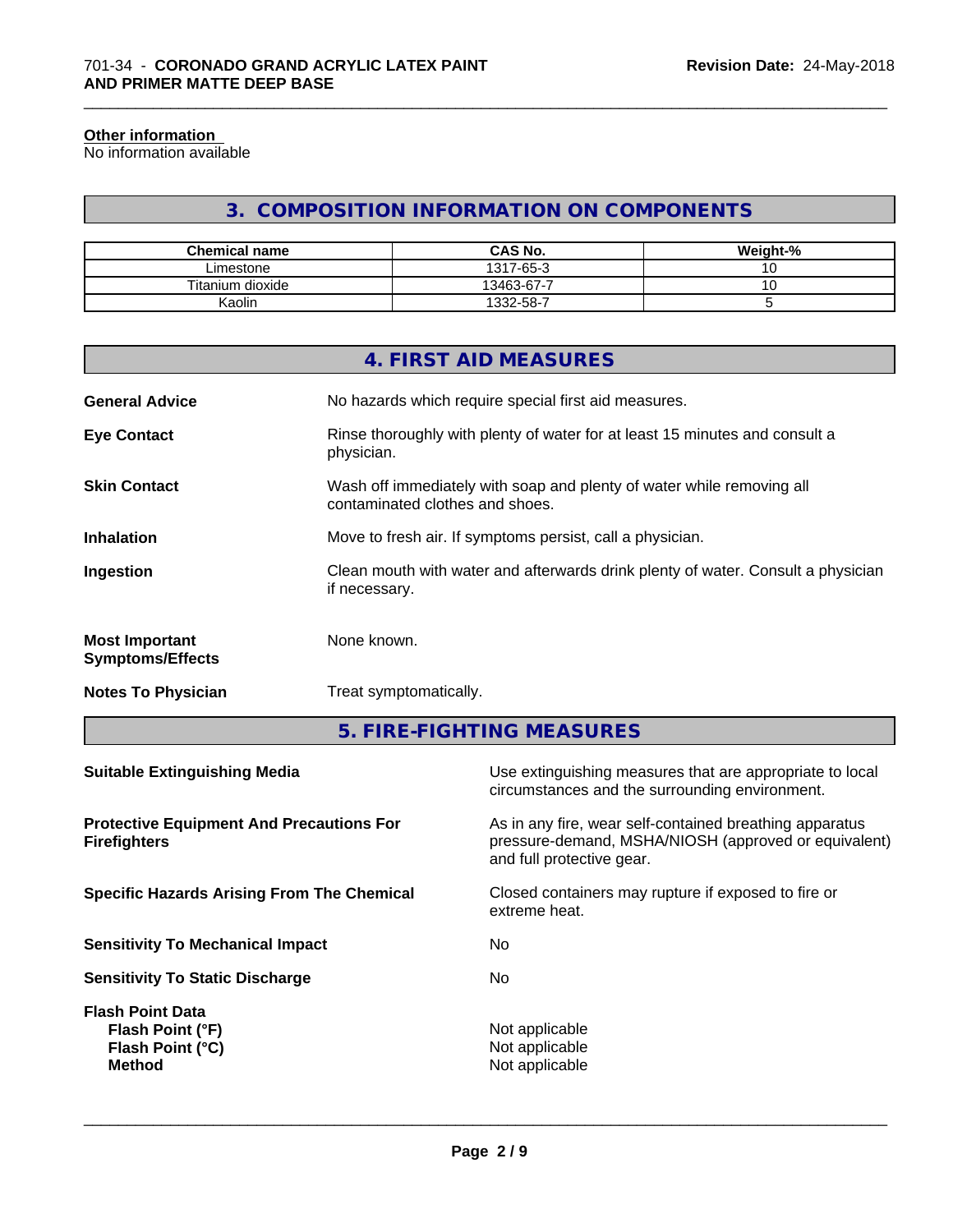#### **Flammability Limits In Air**

**Lower flammability limit:** Not applicable **Upper flammability limit:** Not applicable

\_\_\_\_\_\_\_\_\_\_\_\_\_\_\_\_\_\_\_\_\_\_\_\_\_\_\_\_\_\_\_\_\_\_\_\_\_\_\_\_\_\_\_\_\_\_\_\_\_\_\_\_\_\_\_\_\_\_\_\_\_\_\_\_\_\_\_\_\_\_\_\_\_\_\_\_\_\_\_\_\_\_\_\_\_\_\_\_\_\_\_\_\_

**NFPA Health:** 1 **Flammability:** 0 **Instability:** 0 **Special:** Not Applicable

#### **NFPA Legend**

- 0 Not Hazardous
- 1 Slightly
- 2 Moderate
- 3 High
- 4 Severe

*The ratings assigned are only suggested ratings, the contractor/employer has ultimate responsibilities for NFPA ratings where this system is used.*

*Additional information regarding the NFPA rating system is available from the National Fire Protection Agency (NFPA) at www.nfpa.org.*

## **6. ACCIDENTAL RELEASE MEASURES**

| <b>Personal Precautions</b>      | Avoid contact with skin, eyes and clothing. Ensure adequate ventilation.                                                                                                         |
|----------------------------------|----------------------------------------------------------------------------------------------------------------------------------------------------------------------------------|
| <b>Other Information</b>         | Prevent further leakage or spillage if safe to do so.                                                                                                                            |
| <b>Environmental precautions</b> | See Section 12 for additional Ecological Information.                                                                                                                            |
| <b>Methods for Cleaning Up</b>   | Soak up with inert absorbent material. Sweep up and shovel into suitable<br>containers for disposal.                                                                             |
|                                  | 7. HANDLING AND STORAGE                                                                                                                                                          |
| Handling                         | Avoid contact with skin, eyes and clothing. Avoid breathing vapors, spray mists or<br>sanding dust. In case of insufficient ventilation, wear suitable respiratory<br>equipment. |
| <b>Storage</b>                   | Keep container tightly closed. Keep out of the reach of children.                                                                                                                |
| <b>Incompatible Materials</b>    | No information available                                                                                                                                                         |
|                                  |                                                                                                                                                                                  |

**8. EXPOSURE CONTROLS/PERSONAL PROTECTION**

#### **Exposure Limits**

| <b>Chemical name</b> | <b>ACGIH TLV</b>          | <b>OSHA PEL</b>            |
|----------------------|---------------------------|----------------------------|
| Limestone            | N/E                       | 15 mg/m <sup>3</sup> - TWA |
|                      |                           | $5 \text{ mg/m}^3$ - TWA   |
| Titanium dioxide     | 10 mg/m $3$ - TWA         | 15 mg/m $3$ - TWA          |
| Kaolin               | 2 mg/m <sup>3</sup> - TWA | 15 mg/m $3$ - TWA          |
|                      |                           | $5 \text{ mg/m}^3$ - TWA   |

#### **Legend**

ACGIH - American Conference of Governmental Industrial Hygienists Exposure Limits OSHA - Occupational Safety & Health Administration Exposure Limits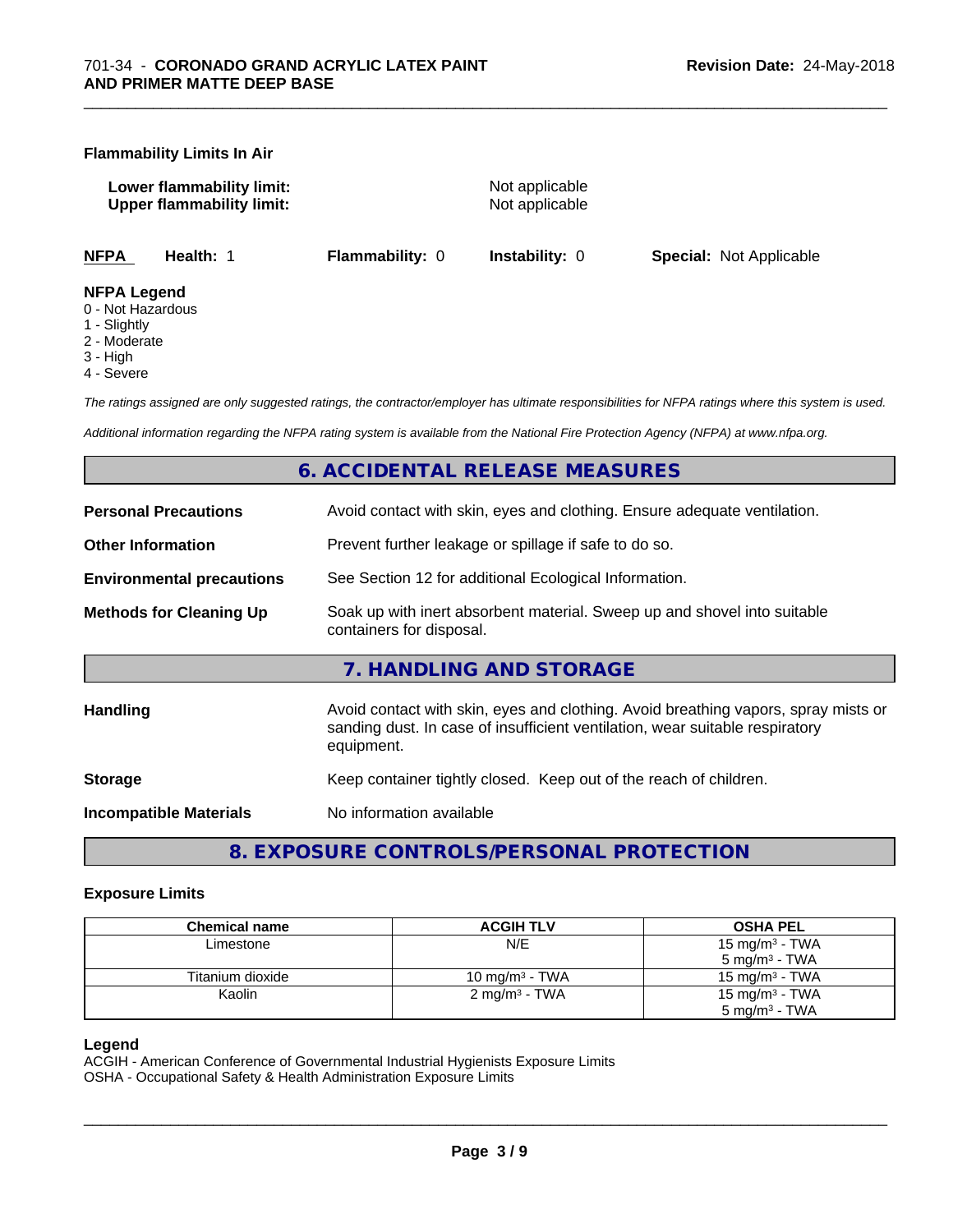N/E - Not Established

| <b>Engineering Measures</b><br>Ensure adequate ventilation, especially in confined areas. |                                                                                                                                     |  |
|-------------------------------------------------------------------------------------------|-------------------------------------------------------------------------------------------------------------------------------------|--|
| <b>Personal Protective Equipment</b>                                                      |                                                                                                                                     |  |
| <b>Eye/Face Protection</b>                                                                | Safety glasses with side-shields.                                                                                                   |  |
| <b>Skin Protection</b>                                                                    | Protective gloves and impervious clothing.                                                                                          |  |
| <b>Respiratory Protection</b>                                                             | In case of insufficient ventilation wear suitable respiratory equipment.                                                            |  |
| <b>Hygiene Measures</b>                                                                   | Avoid contact with skin, eyes and clothing. Remove and wash contaminated<br>clothing before re-use. Wash thoroughly after handling. |  |

## **9. PHYSICAL AND CHEMICAL PROPERTIES**

\_\_\_\_\_\_\_\_\_\_\_\_\_\_\_\_\_\_\_\_\_\_\_\_\_\_\_\_\_\_\_\_\_\_\_\_\_\_\_\_\_\_\_\_\_\_\_\_\_\_\_\_\_\_\_\_\_\_\_\_\_\_\_\_\_\_\_\_\_\_\_\_\_\_\_\_\_\_\_\_\_\_\_\_\_\_\_\_\_\_\_\_\_

| Appearance                           | liquid                   |
|--------------------------------------|--------------------------|
| Odor                                 | little or no odor        |
| <b>Odor Threshold</b>                | No information available |
| Density (Ibs/gal)                    | $10.25 - 10.35$          |
| <b>Specific Gravity</b>              | $1.22 - 1.25$            |
| рH                                   | No information available |
| <b>Viscosity (cps)</b>               | No information available |
| Solubility(ies)                      | No information available |
| <b>Water solubility</b>              | No information available |
| <b>Evaporation Rate</b>              | No information available |
| Vapor pressure @20 °C (kPa)          | No information available |
| Vapor density                        | No information available |
| Wt. % Solids                         | $40 - 50$                |
| Vol. % Solids                        | $30 - 40$                |
| Wt. % Volatiles                      | $50 - 60$                |
| Vol. % Volatiles                     | $60 - 70$                |
| <b>VOC Regulatory Limit (g/L)</b>    | < 50                     |
| <b>Boiling Point (°F)</b>            | 212                      |
| <b>Boiling Point (°C)</b>            | 100                      |
| <b>Freezing Point (°F)</b>           | 32                       |
| <b>Freezing Point (°C)</b>           | 0                        |
| Flash Point (°F)                     | Not applicable           |
| Flash Point (°C)                     | Not applicable           |
| <b>Method</b>                        | Not applicable           |
| <b>Flammability (solid, gas)</b>     | Not applicable           |
| <b>Upper flammability limit:</b>     | Not applicable           |
| Lower flammability limit:            | Not applicable           |
| <b>Autoignition Temperature (°F)</b> | No information available |
| <b>Autoignition Temperature (°C)</b> | No information available |
| Decomposition Temperature (°F)       | No information available |
| Decomposition Temperature (°C)       | No information available |
| <b>Partition coefficient</b>         | No information available |

## **10. STABILITY AND REACTIVITY**

**Reactivity Not Applicable** Not Applicable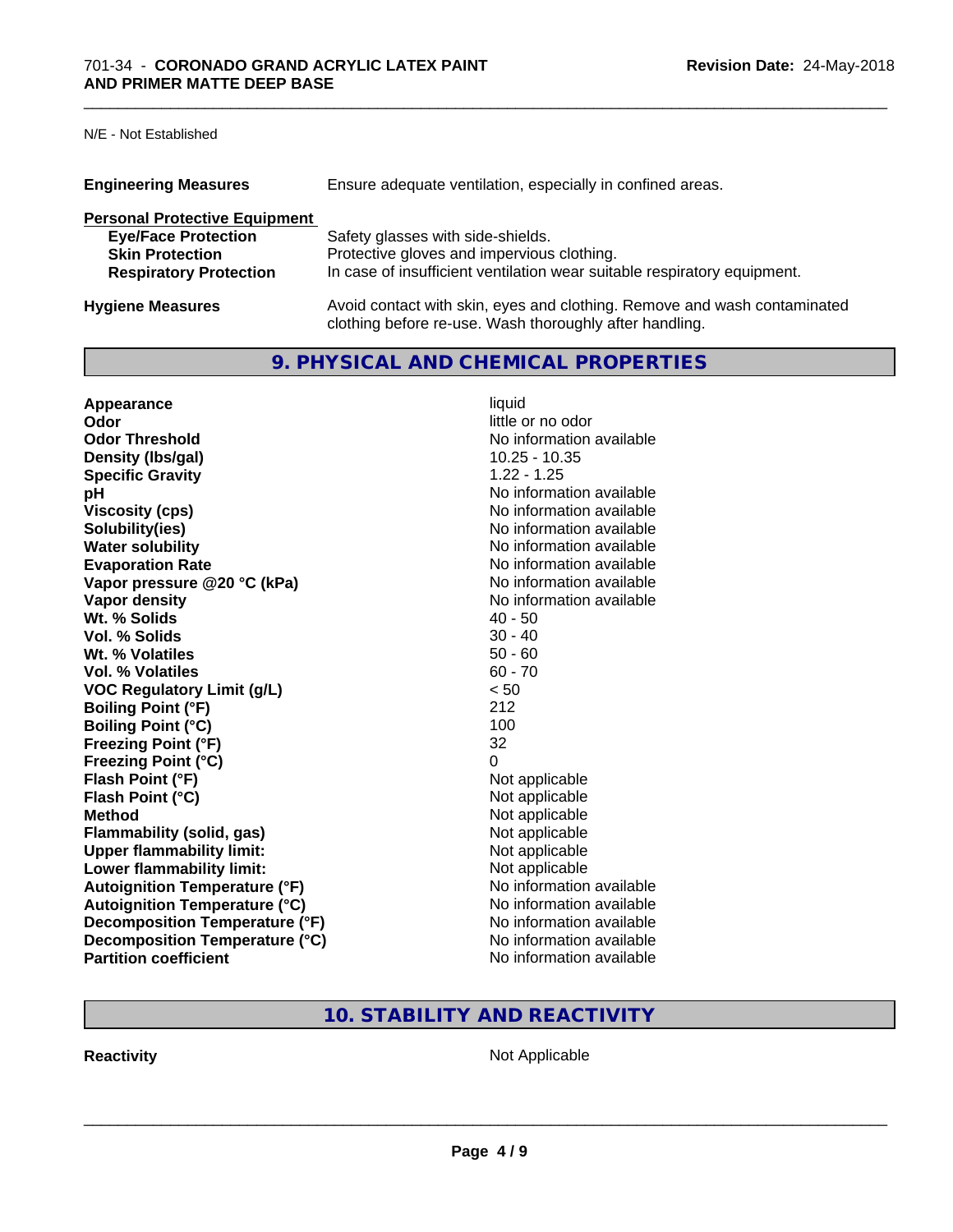| <b>Chemical Stability</b>                                                                                                                                                                                                                                                      |                                                                                                                                                                                                                                                                                              | Stable under normal conditions.                                                                                                                                      |
|--------------------------------------------------------------------------------------------------------------------------------------------------------------------------------------------------------------------------------------------------------------------------------|----------------------------------------------------------------------------------------------------------------------------------------------------------------------------------------------------------------------------------------------------------------------------------------------|----------------------------------------------------------------------------------------------------------------------------------------------------------------------|
| <b>Conditions to avoid</b>                                                                                                                                                                                                                                                     |                                                                                                                                                                                                                                                                                              | Prevent from freezing.                                                                                                                                               |
| <b>Incompatible Materials</b>                                                                                                                                                                                                                                                  |                                                                                                                                                                                                                                                                                              | No materials to be especially mentioned.                                                                                                                             |
| <b>Hazardous Decomposition Products</b>                                                                                                                                                                                                                                        |                                                                                                                                                                                                                                                                                              | None under normal use.                                                                                                                                               |
| Possibility of hazardous reactions                                                                                                                                                                                                                                             |                                                                                                                                                                                                                                                                                              | None under normal conditions of use.                                                                                                                                 |
|                                                                                                                                                                                                                                                                                |                                                                                                                                                                                                                                                                                              | 11. TOXICOLOGICAL INFORMATION                                                                                                                                        |
| <b>Product Information</b>                                                                                                                                                                                                                                                     |                                                                                                                                                                                                                                                                                              |                                                                                                                                                                      |
| Information on likely routes of exposure                                                                                                                                                                                                                                       |                                                                                                                                                                                                                                                                                              |                                                                                                                                                                      |
| <b>Principal Routes of Exposure</b>                                                                                                                                                                                                                                            |                                                                                                                                                                                                                                                                                              | Eye contact, skin contact and inhalation.                                                                                                                            |
| <b>Acute Toxicity</b>                                                                                                                                                                                                                                                          |                                                                                                                                                                                                                                                                                              |                                                                                                                                                                      |
| <b>Product Information</b>                                                                                                                                                                                                                                                     | No information available                                                                                                                                                                                                                                                                     |                                                                                                                                                                      |
| Symptoms related to the physical, chemical and toxicological characteristics                                                                                                                                                                                                   |                                                                                                                                                                                                                                                                                              |                                                                                                                                                                      |
| Symptoms                                                                                                                                                                                                                                                                       | No information available                                                                                                                                                                                                                                                                     |                                                                                                                                                                      |
|                                                                                                                                                                                                                                                                                |                                                                                                                                                                                                                                                                                              | Delayed and immediate effects as well as chronic effects from short and long-term exposure                                                                           |
| Eye contact<br><b>Skin contact</b><br>Inhalation<br>Ingestion<br><b>Sensitization</b>                                                                                                                                                                                          | May cause slight irritation.<br>skin and cause irritation.<br>May cause irritation of respiratory tract.                                                                                                                                                                                     | Substance may cause slight skin irritation. Prolonged or repeated contact may dry<br>Ingestion may cause gastrointestinal irritation, nausea, vomiting and diarrhea. |
| <b>Neurological Effects</b><br><b>Mutagenic Effects</b><br><b>Reproductive Effects</b><br><b>Developmental Effects</b><br><b>Target organ effects</b><br><b>STOT - single exposure</b><br><b>STOT - repeated exposure</b><br>Other adverse effects<br><b>Aspiration Hazard</b> | No information available<br>No information available.<br>No information available.<br>No information available.<br>No information available.<br>No information available.<br>No information available.<br>No information available.<br>No information available.<br>No information available |                                                                                                                                                                      |
| <b>Numerical measures of toxicity</b>                                                                                                                                                                                                                                          |                                                                                                                                                                                                                                                                                              |                                                                                                                                                                      |
| ATEmix (oral)                                                                                                                                                                                                                                                                  | 184761                                                                                                                                                                                                                                                                                       |                                                                                                                                                                      |
| <b>Component Information</b>                                                                                                                                                                                                                                                   |                                                                                                                                                                                                                                                                                              |                                                                                                                                                                      |
| Titanium dioxide<br>LD50 Oral: > 10000 mg/kg (Rat)<br>Kaolin<br>LD50 Oral: > 5000 mg/kg (Rat)                                                                                                                                                                                  |                                                                                                                                                                                                                                                                                              |                                                                                                                                                                      |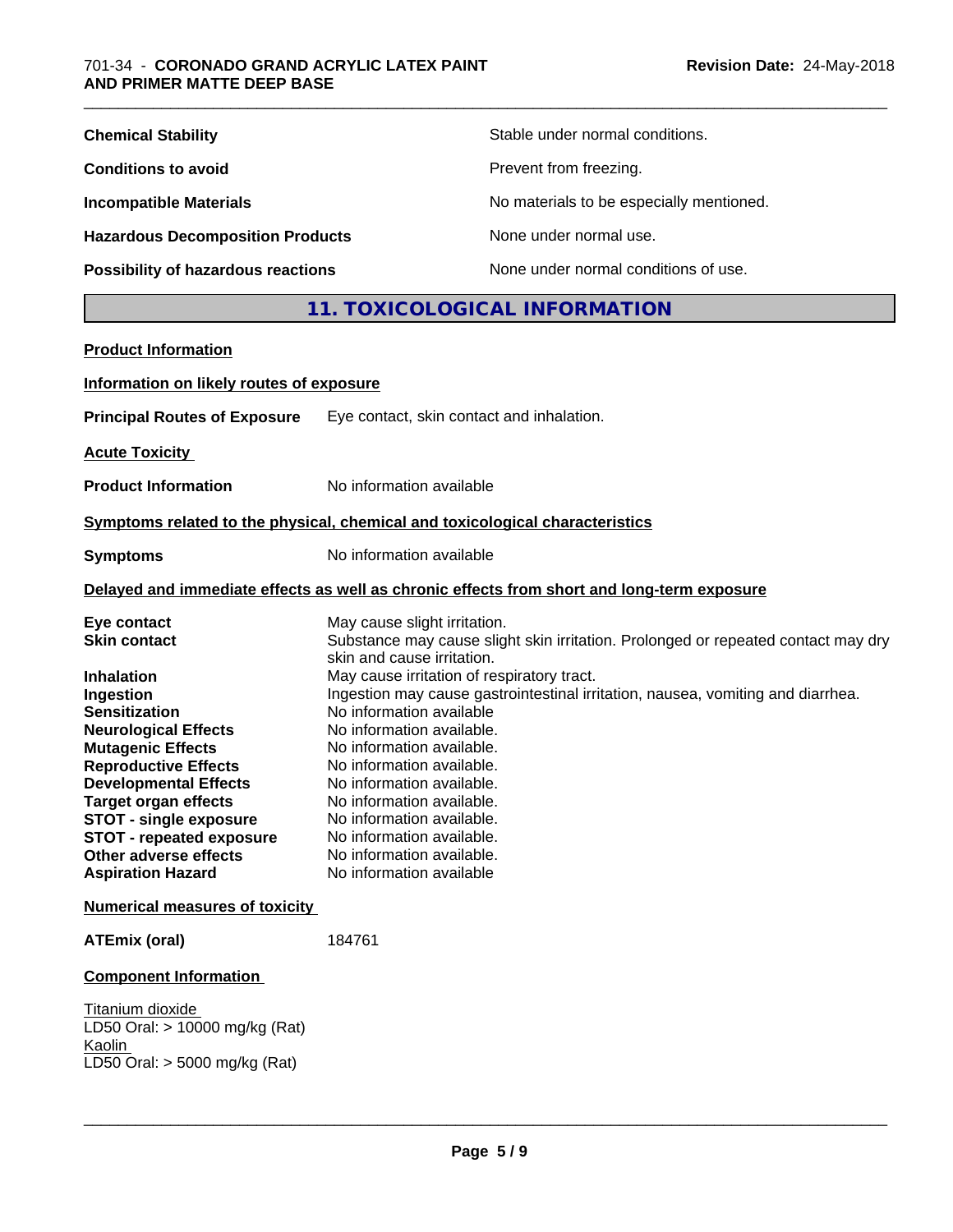#### **Carcinogenicity**

*The information below indicateswhether each agency has listed any ingredient as a carcinogen:.*

| <b>Chemical name</b>        | <b>IARC</b>                 | <b>NTP</b> | <b>OSHA</b> |
|-----------------------------|-----------------------------|------------|-------------|
|                             | . .<br>2B<br>Possible Human |            | Listed      |
| l mu<br>dioxide<br>Fitanium | Carcinogen                  |            |             |

\_\_\_\_\_\_\_\_\_\_\_\_\_\_\_\_\_\_\_\_\_\_\_\_\_\_\_\_\_\_\_\_\_\_\_\_\_\_\_\_\_\_\_\_\_\_\_\_\_\_\_\_\_\_\_\_\_\_\_\_\_\_\_\_\_\_\_\_\_\_\_\_\_\_\_\_\_\_\_\_\_\_\_\_\_\_\_\_\_\_\_\_\_

• Although IARC has classified titanium dioxide as possibly carcinogenic to humans (2B), their summary concludes: "No significant exposure to titanium dioxide is thought to occur during the use of products in which titanium dioxide is bound to other materials, such as paint."

#### **Legend**

IARC - International Agency for Research on Cancer NTP - National Toxicity Program OSHA - Occupational Safety & Health Administration

**12. ECOLOGICAL INFORMATION**

#### **Ecotoxicity Effects**

The environmental impact of this product has not been fully investigated.

#### **Product Information**

#### **Acute Toxicity to Fish**

No information available

#### **Acute Toxicity to Aquatic Invertebrates**

No information available

#### **Acute Toxicity to Aquatic Plants**

No information available

#### **Persistence / Degradability**

No information available.

#### **Bioaccumulation**

There is no data for this product.

#### **Mobility in Environmental Media**

No information available.

#### **Ozone**

No information available

#### **Component Information**

#### **Acute Toxicity to Fish**

Titanium dioxide  $LC50:$  > 1000 mg/L (Fathead Minnow - 96 hr.)

#### **Acute Toxicity to Aquatic Invertebrates**

No information available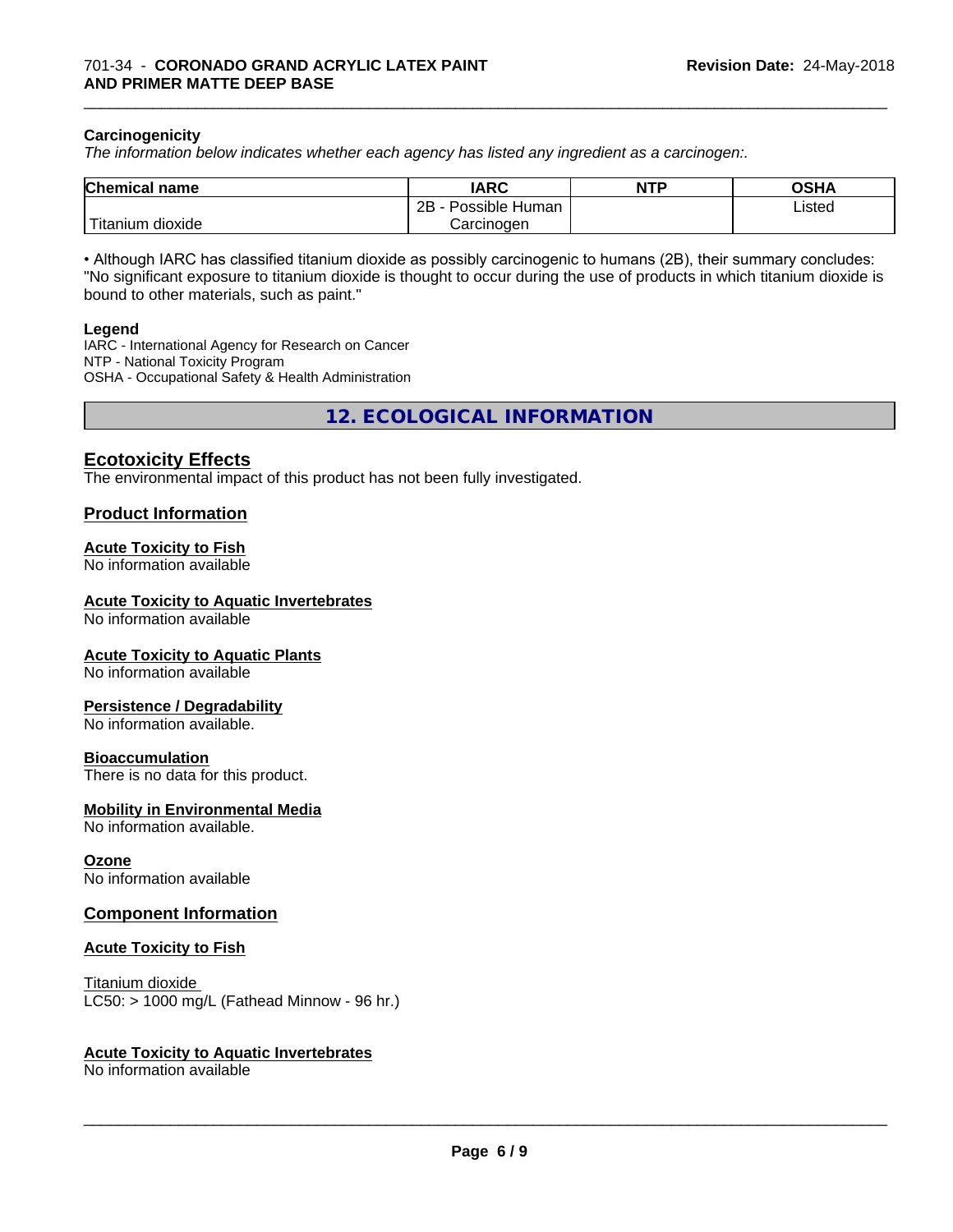#### **Acute Toxicity to Aquatic Plants**

No information available

|                              | 13. DISPOSAL CONSIDERATIONS                                                                                                                                                                                               |
|------------------------------|---------------------------------------------------------------------------------------------------------------------------------------------------------------------------------------------------------------------------|
| <b>Waste Disposal Method</b> | Dispose of in accordance with federal, state, and local regulations. Local<br>requirements may vary, consult your sanitation department or state-designated<br>environmental protection agency for more disposal options. |
|                              | 14. TRANSPORT INFORMATION                                                                                                                                                                                                 |
| <b>DOT</b>                   | Not regulated                                                                                                                                                                                                             |
| <b>ICAO/IATA</b>             | Not regulated                                                                                                                                                                                                             |
| <b>IMDG / IMO</b>            | Not regulated                                                                                                                                                                                                             |
|                              | <b>15. REGULATORY INFORMATION</b>                                                                                                                                                                                         |

\_\_\_\_\_\_\_\_\_\_\_\_\_\_\_\_\_\_\_\_\_\_\_\_\_\_\_\_\_\_\_\_\_\_\_\_\_\_\_\_\_\_\_\_\_\_\_\_\_\_\_\_\_\_\_\_\_\_\_\_\_\_\_\_\_\_\_\_\_\_\_\_\_\_\_\_\_\_\_\_\_\_\_\_\_\_\_\_\_\_\_\_\_

## **International Inventories**

| <b>TSCA: United States</b> | Yes - All components are listed or exempt. |
|----------------------------|--------------------------------------------|
| <b>DSL: Canada</b>         | Yes - All components are listed or exempt. |

### **Federal Regulations**

#### **SARA 311/312 hazardous categorization**

| Acute health hazard               | No |
|-----------------------------------|----|
| Chronic Health Hazard             | No |
| Fire hazard                       | Nο |
| Sudden release of pressure hazard | Nο |
| Reactive Hazard                   | Nο |

#### **SARA 313**

Section 313 of Title III of the Superfund Amendments and Reauthorization Act of 1986 (SARA). This product contains a chemical or chemicals which are subject to the reporting requirements of the Act and Title 40 of the Code of Federal Regulations, Part 372:

*None*

**Clean Air Act,Section 112 Hazardous Air Pollutants (HAPs) (see 40 CFR 61)**

This product contains the following HAPs:

*None*

## **US State Regulations**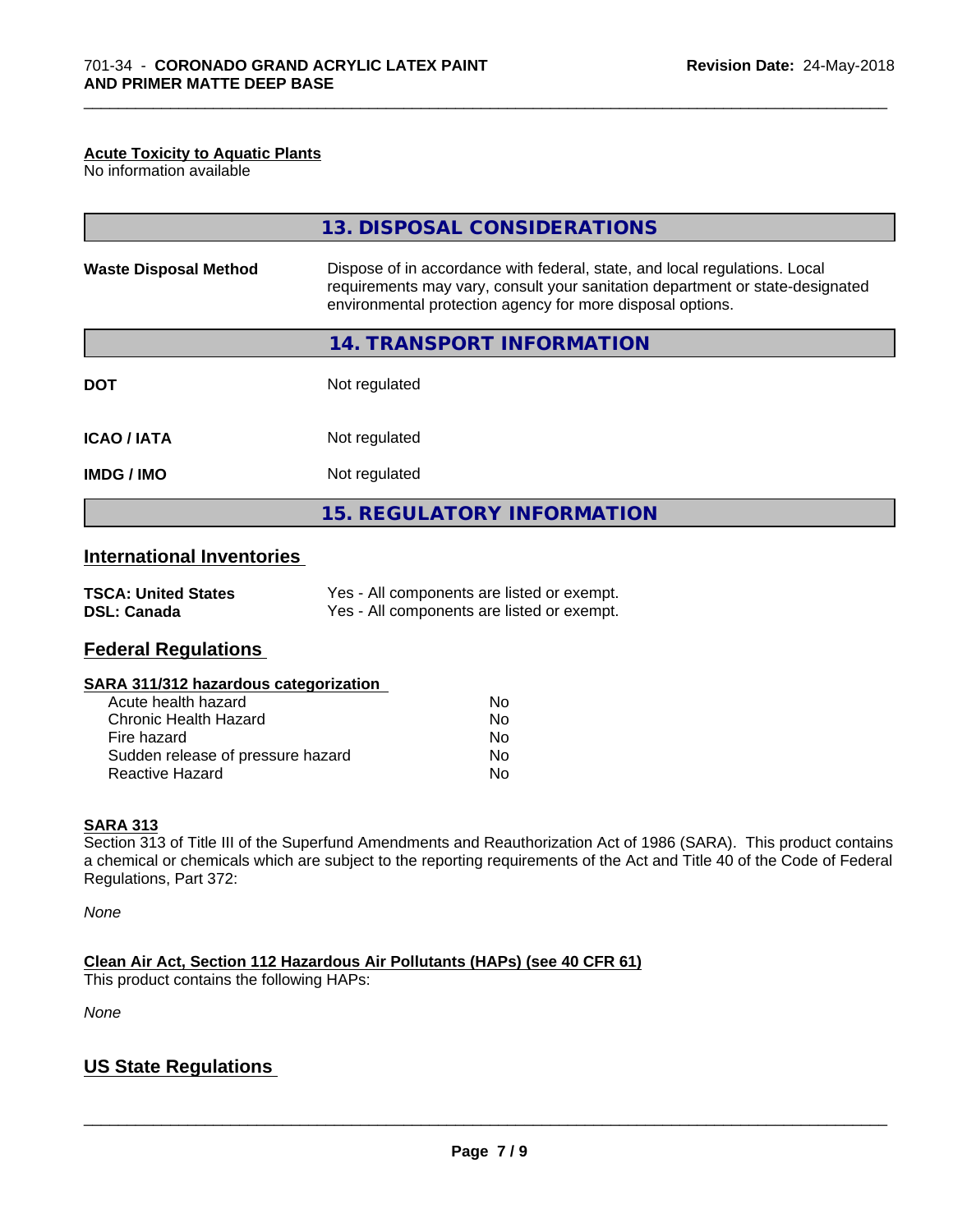#### **California Proposition 65**

**A** WARNING: Cancer and Reproductive Harm– www.P65warnings.ca.gov

#### **State Right-to-Know**

| <b>Chemical name</b> | <b>Massachusetts</b> | <b>New Jersey</b> | Pennsylvania |
|----------------------|----------------------|-------------------|--------------|
| Limestone            |                      |                   |              |
| Titanium dioxide     |                      |                   |              |
| Kaolin               |                      |                   |              |

\_\_\_\_\_\_\_\_\_\_\_\_\_\_\_\_\_\_\_\_\_\_\_\_\_\_\_\_\_\_\_\_\_\_\_\_\_\_\_\_\_\_\_\_\_\_\_\_\_\_\_\_\_\_\_\_\_\_\_\_\_\_\_\_\_\_\_\_\_\_\_\_\_\_\_\_\_\_\_\_\_\_\_\_\_\_\_\_\_\_\_\_\_

**Legend**

X - Listed

## **16. OTHER INFORMATION**

**HMIS** - **Health:** 1 **Flammability:** 0 **Reactivity:** 0 **PPE:** -

#### **HMIS Legend**

- 0 Minimal Hazard
- 1 Slight Hazard
- 2 Moderate Hazard
- 3 Serious Hazard
- 4 Severe Hazard
- \* Chronic Hazard
- X Consult your supervisor or S.O.P. for "Special" handling instructions.

*Note: The PPE rating has intentionally been left blank. Choose appropriate PPE that will protect employees from the hazards the material will present under the actual normal conditions of use.*

*Caution: HMISÒ ratings are based on a 0-4 rating scale, with 0 representing minimal hazards or risks, and 4 representing significant hazards or risks. Although HMISÒ ratings are not required on MSDSs under 29 CFR 1910.1200, the preparer, has chosen to provide them. HMISÒ ratings are to be used only in conjunction with a fully implemented HMISÒ program by workers who have received appropriate HMISÒ training. HMISÒ is a registered trade and service mark of the NPCA. HMISÒ materials may be purchased exclusively from J. J. Keller (800) 327-6868.*

 **WARNING!** If you scrape, sand, or remove old paint, you may release lead dust. LEAD IS TOXIC. EXPOSURE TO LEAD DUST CAN CAUSE SERIOUS ILLNESS, SUCH AS BRAIN DAMAGE, ESPECIALLY IN CHILDREN. PREGNANT WOMEN SHOULD ALSO AVOID EXPOSURE.Wear a NIOSH approved respirator to control lead exposure. Clean up carefully with a HEPA vacuum and a wet mop. Before you start, find out how to protect yourself and your family by contacting the National Lead Information Hotline at 1-800-424-LEAD or log on to www.epa.gov/lead.

| <b>Prepared By</b>      | <b>Product Stewardship Department</b><br>Benjamin Moore & Co.<br>101 Paragon Drive<br>Montvale, NJ 07645<br>800-225-5554 |  |
|-------------------------|--------------------------------------------------------------------------------------------------------------------------|--|
| <b>Revision Date:</b>   | 24-May-2018                                                                                                              |  |
| <b>Revision Summary</b> | Not available                                                                                                            |  |